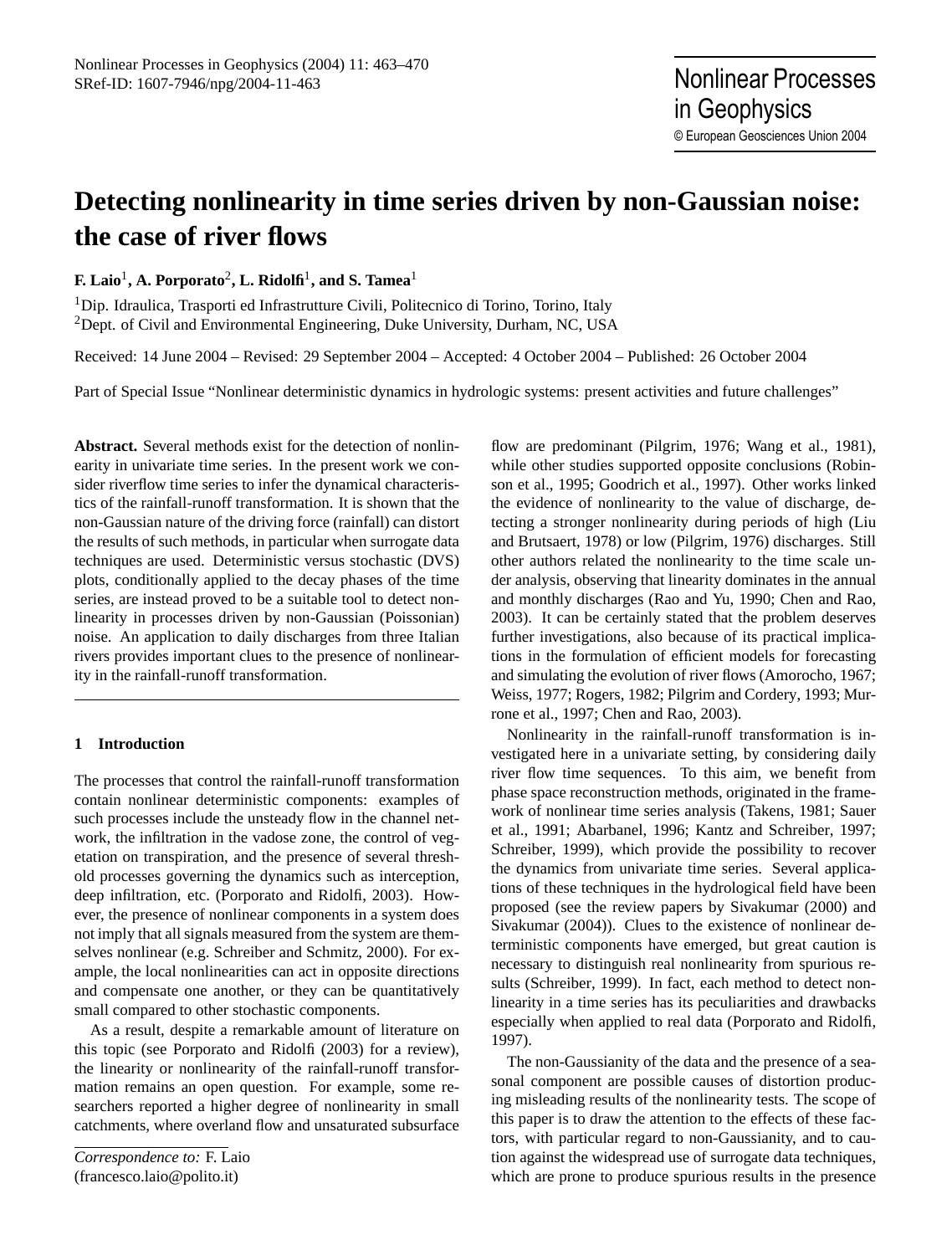

<span id="page-1-1"></span>**Fig. 1.** Samples from **(a)** a linear shot noise model [\(1\)](#page-1-0) and **(b)** a correspondent surrogate series.

of these effects (Sect. 2). Deterministic versus Stochastic (DVS) plots [\(Casdagli,](#page-6-14) [1991\)](#page-6-14), conditionally applied to the phases of decay of the time series, are shown to be a versatile and robust tool to discriminate between linear and non-linear time series, even when the Poissonian (or, in general, jump) components dominate, as often happens in daily discharge time series (Sect. 3). An application to three daily discharge time series from Italian rivers confirms these findings, and demonstrates the practical usefulness of the tool (Sect. 4).

#### **2 Nonlinearity and non-Gaussianity**

Some confusion between nonlinearity and non-Gaussianity arises from the widespread adoption of surrogate data techniques in testing for nonlinearity. Surrogate data are time series generated by a stationary Gaussian linear stochastic process (i.e. an autoregressive moving-average, or ARMA, process) and possibly distorted through an invertible, static, nonlinear observation function in such a way that they have similar spectrum (or autocorrelation function) and probability density function to the original time series to test [\(Theiler](#page-7-8) [et al.,](#page-7-8) [1993;](#page-7-8) [Schreiber and Schmitz,](#page-7-0) [2000;](#page-7-0) [Kugiumtzis,](#page-6-15) [2002\)](#page-6-15). They are used according to the following logical steps: (i) a significant set of surrogate series is artificially generated, for example using the TISEAN 2.1 package [\(Heg](#page-6-16)[ger et al.,](#page-6-16) [1999\)](#page-6-16); (ii) statistics sensitive to nonlinearity are determined for both surrogate and original series; and (iii) if the statistics of the surrogate are significantly different from the original series, the null hypothesis that the original data are generated by an ARMA process is rejected. The tests differentiate according to the nonlinear statistics used in the second step. This is a key point [\(Schreiber](#page-7-9) [and Schmitz,](#page-7-9) [1997,](#page-7-9) [2000\)](#page-7-0) and several criteria have been proposed; e.g. predictability [\(Chang et al.,](#page-6-17) [1995;](#page-6-17) [Basu and](#page-6-18) [Foufoula-Georgiou,](#page-6-18) [2002\)](#page-6-18), characteristics of the exceptional events [\(Kaplan,](#page-6-19) [1994;](#page-6-19) [Chang et al.,](#page-6-17) [1995;](#page-6-17) [Barnett et al.,](#page-6-20) [1997\)](#page-6-20), structure of the volatility [\(Ashkenazy et al.,](#page-6-21) [2003\)](#page-6-21), and time reversibility [\(Schreiber and Schmitz,](#page-7-9) [1997\)](#page-7-9).

In the last years the surrogate data approach has become so popular that the surrogate series have often become synonymous with linearity. In reality, this is correct only if the random component of the dynamics is known to be a Gaussian noise, which is seldom the case for daily discharge time series. Other types of noise can produce misleading results: an example is provided by a linear shot noise process (e.g. [Cox and Isham,](#page-6-22) [1986;](#page-6-22) [Laio et al.,](#page-6-23) [2001\)](#page-6-23)

<span id="page-1-0"></span>
$$
\frac{\mathrm{d}x(t)}{\mathrm{d}t} = -x(t) + N_p(t),\tag{1}
$$

where  $N_p(t) = \sum_{-\infty}^{t} \delta(t - \tau_i) \Delta_i$  is white Poisson noise, i.e. a marked point process where both the events' inter-arrival times,  $\tau_i - \tau_{i-1}$ , and the jump sizes,  $\Delta_i$ , are exponentially distributed ( $\delta(\cdot)$  is the Dirac delta function). The process is linear, but the series is evidently very different from its surrogate counterpart (see Figs. [1a](#page-1-1) and b), since no ARMA process, even nonlinearly distorted with a static transformation, can reproduce the jump-decay structure of the original process.

These differences can easily lead to a rejection of the test null hypothesis, even if the process is linear: in fact, when surrogate data techniques are adopted, the null hypothesis is Gaussian-linearity rather than linearity alone. For example, the time series in Fig. [1a](#page-1-1) exhibits a clear temporal irreversibility, that contrasts with the reversibility characteristic of linear Gaussian processes [\(Weiss,](#page-7-10) [1975;](#page-7-10) [Diks et al.,](#page-6-24) [1995;](#page-6-24) [Daw et al.,](#page-6-25) [2000\)](#page-6-25). In fact, the simple third order statistic r proposed by [Schreiber and Schmitz](#page-7-0) [\(2000\)](#page-7-0) to test for reversibility produces a value of  $r=0.34$  for the linear shot noise process, well above the maximum value of  $r=0.095$ obtained from 20 surrogate series. The test works correctly, since it allows one to reject the null hypothesis of linear-Gaussianity, but the results should not be misinterpreted as a clue to nonlinearity. As a consequence, in all cases when the presence of non-Gaussian noise is suspected, the surrogate data technique (as presently formulated) is useless to detect possible nonlinearities. Similar considerations apply to other highly regarded tests for nonlinearity, like the BDS test [\(Brock et al.,](#page-6-26) [1996\)](#page-6-26), which are based on fitting a linear Gaussian model to the data and analyzing the residuals (see also [Barnett et al.,](#page-6-20) [1997\)](#page-6-20).

Going back to the river flow time series, the basic point is then to understand how important the non-Gaussian component of the noise is: a visual inspection of the time series, and a revision of the literature on synthetic streamflow generation (e.g. [Lawrance and Kottegoda,](#page-6-27) [1977\)](#page-6-27), can lead to the consideration that the degree of Gaussianity is linked to the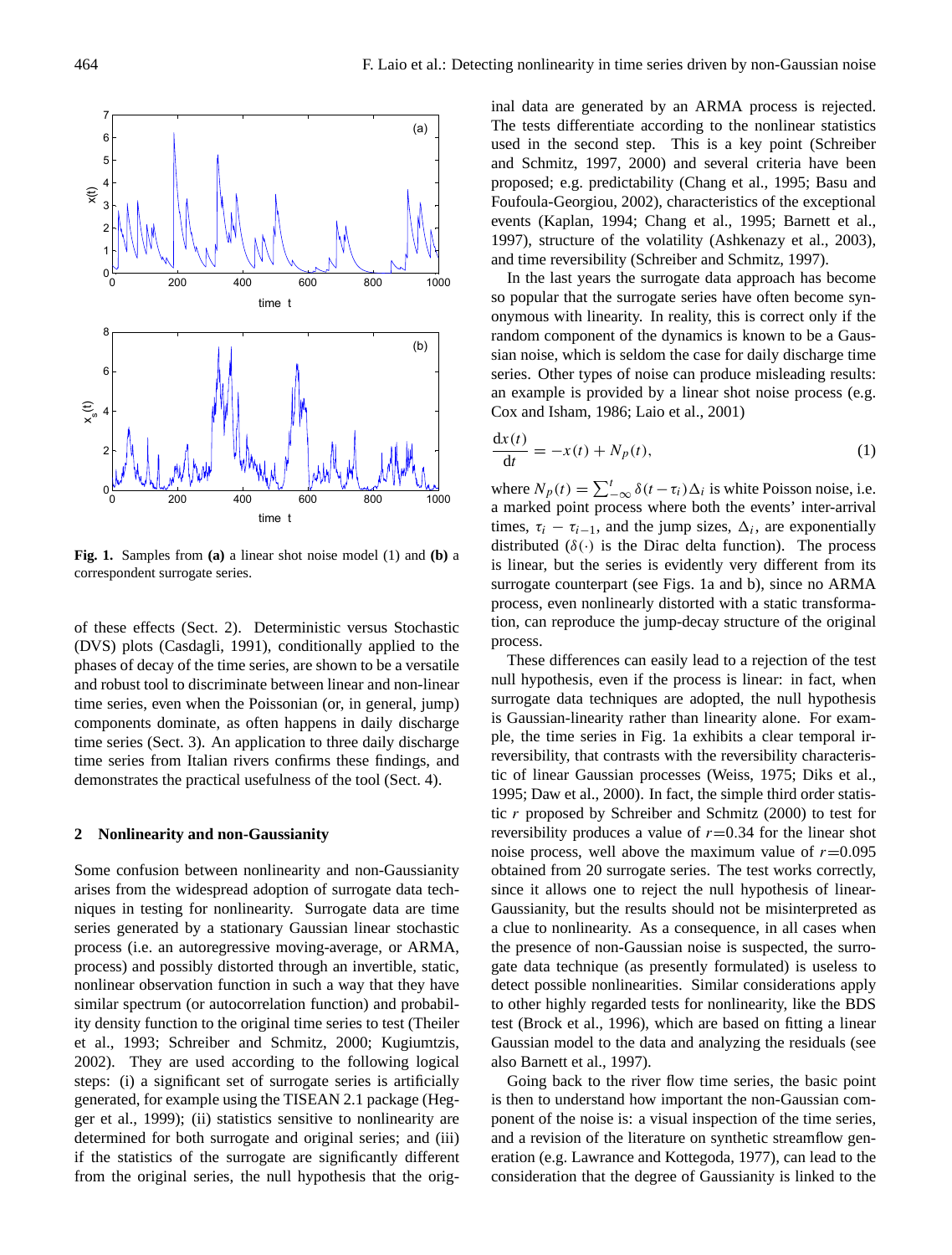

<span id="page-2-0"></span>**Fig. 2.** DVS plots for **(a)** a linear and **(b)** a nonlinear shot noise process. The size of the testing set is 1000 data,  $\tau = 1$  and  $T = 1$ .

relation between the aggregation time of the data,  $T_a$ , and the concentration time of the catchment,  $T_c$ . When  $T_a \gg T_c$  (e.g. monthly discharges) the time series is smooth and does not have evident characteristics that contradict an eventual linear Gaussian dynamics; in fact, ARMA process are often employed to generate monthly streamflow data [\(Salas,](#page-6-28) [1993\)](#page-6-28). In contrast, when  $T_a \simeq T_c$  (e.g. daily discharges for mediumsize basins) the time series has a structure that resembles a stochastic jump process: the intermittent occurrence of rainfall produces jumps that are followed by recession curves. The series is irreversible [\(Lawrance and Kottegoda,](#page-6-27) [1977\)](#page-6-27), and shot noise models are often used to generate the data [\(Weiss,](#page-7-2) [1977;](#page-7-2) [Murrone et al.,](#page-6-10) [1997\)](#page-6-10). Finally, when  $T_a \ll T_c$ (e.g. hourly discharges) the discharge increments cannot be seen as instantaneous jumps, but the series is still dominated by the random and intermittent occurrence of rainfall events, which maintain a high degree of irreversibility in the time series. On these grounds, it is clear that the nonlinearity tests using surrogate time series are useful only when  $T_a \gg T_c$ , while they can lead to erroneous conclusions in the other two cases (e.g. [Livina et al.,](#page-6-29) [2003\)](#page-6-29).



<span id="page-2-1"></span>**Fig. 3.** recDVS plots for the same **(a)** linear and **(b)** nonlinear shot noise process as in Fig. [2.](#page-2-0)

## **3 Detecting nonlinearity by DVS plots**

Deterministic versus stochastic (DVS) plots have been proposed by [Casdagli](#page-6-14) [\(1991\)](#page-6-14) to explore time series dynamical properties and to detect the presence of chaos in the underlying system. In this work they are employed as an investigating tool which allows to avoid some problems affecting other nonlinearity tests. The basic idea behind the use of DVS plots to test for nonlinearity is to compare linear and nonlinear models to see which more accurately predicts the future. Suitable linear and nonlinear prediction models need to be defined. Following [Casdagli](#page-6-14) [\(1991\)](#page-6-14), the dynamics is first reconstructed in the phase space from the measured time series  $\{x_i\}$ ,  $i=1...N$ , by using Takens' delay time method, with properly chosen embedding dimension  $m$  and delay time  $\tau$ . Local linear models,

$$
x_{i+T} = a_0 + a_1 x_i + a_2 x_{i-\tau} + \dots + a_m x_{i-(m-1)\tau},
$$
 (2)

where  $T$  is the forecast time, are then fitted using the  $k$ nearest neighbors of the regressor vector  $[x_i, ..., x_{i-(m-1)\tau}]$ .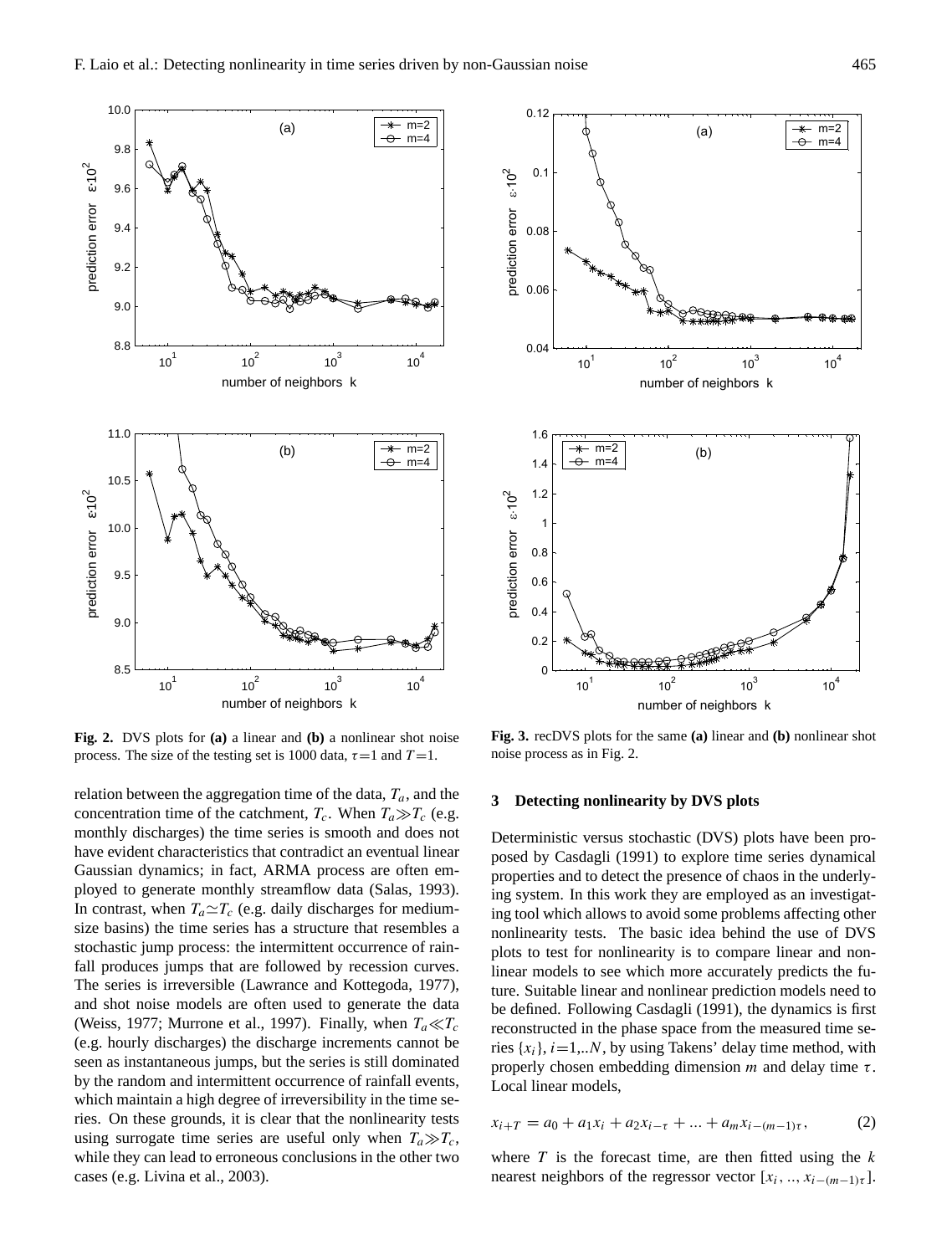

<span id="page-3-1"></span>**Fig. 4.** Samples of daily discharge time series for **(a)** DB, **(b)** TA and **(c)** PO rivers.

When  $k$  is low, the forecasting model is the first order nonlinear prediction method of [Farmer and Sidorowich](#page-6-30) [\(1987\)](#page-6-30), while for  $k$  equal to the total size of the fitting set one finds a globally linear model. A measure of the prediction error  $\epsilon$ can be calculated on a testing set for varying  $k$ , and plotted against  $log(k)$  to obtain the DVS plot: a decreasing plot indicates a better aptitude of global linear models to predict the dynamics, and it is a clue to an underlying linear stochastic system; a curve monotonically increasing or with a minimum at a low value of k shows evidence of low dimensional chaos; finally, the presence of a minimum for intermediate  $k$  values suggests a nonlinear stochastic behavior of the dynamical system. Following the suggestion of [Casdagli](#page-6-31) [\(1993\)](#page-6-31), the mean absolute error rather then the mean squared error is taken as an indicator of the prediction accuracy, basically for its lower sensitivity to outliers.

The DVS technique cannot be considered a rigorous statistical test, since no test statistics is produced which allows a univocal acceptance or rejection of the null hypothesis of linearity. However, the DVS method is more general than other techniques that are used in the literature, and it is less prone to produce erroneous results, except for particular cases [\(Theiler et al.,](#page-7-8) [1993\)](#page-7-8). For example, tests which compare linear and nonlinear prediction in an apparently formal manner (e.g. [Chang et al.,](#page-6-17) [1995;](#page-6-17) [Schreiber and Schmitz,](#page-7-9) [1997;](#page-7-9) [Kugiumtzis,](#page-6-15) [2002\)](#page-6-15), have the drawback of requiring to fix a priori the number of neighbors  $k$ , with different choices possibly leading to opposite results in terms of nonlinearity detection. The robust and qualitative DVS technique seems more appropriate, at least when the object of the nonlinearity analysis are short and noisy real data time series, which are more liable to produce ambiguous results.

As a check of the ability of the DVS technique to detect nonlinearity when non-Gaussian noise is present, we apply the DVS method to the linear shot noise model [\(1\)](#page-1-0) (see also Fig. [1\)](#page-1-1). DVS plots take the form of Fig. [2a](#page-2-0): the plot is monotonically decreasing, proving that the best predictions are obtained with a global linear model. DVS plots are thus able to recognize the linear nature of the underlying dynamical system, without being biased by the presence of non-Gaussian noise.

As a counterproof, the DVS method is also applied to another artificial time series, similar to the linear shot noise process [\(1\)](#page-1-0) but characterized by a nonlinear loss function,

<span id="page-3-0"></span>
$$
\frac{\mathrm{d}x(t)}{\mathrm{d}t} = -x^5(t) + N_p(t). \tag{3}
$$

The best predictions are no more found at the right extreme of the DVS plots (Fig. [2b](#page-2-0)) but the minimum of the prediction error is not as pronounced as it would be expected for a markedly nonlinear process. The problem is that the process is dominated by the stochastic component (the random jumps), while the nonlinearities are somewhat hidden in the recessions. In fact, the processes generated by [\(1\)](#page-1-0) and [\(3\)](#page-3-0) do not show striking differences at a visual inspection. However, these nonlinearities can be very relevant from a physical viewpoint: for example, they would be an evident clue to the nonlinearity of the rainfall-runoff transformation if they were detected in discharge time series. The relevance of the topic demands special tools for the detection of nonlinearity in time series driven by non-Gaussian noise. One of these tools is found in a conditional form of the DVS technique, as detailed below.

The basic idea behind the method is to look for nonlinearities where they are expected to be, i.e. in the recession curves. Linear and nonlinear predictions are thus carried out by choosing the  $k$  nearest neighbors such that they all belong to recessions, which are loosely defined here by imposing the condition  $x_i > x_{i+T}$ . The prediction error  $\epsilon$  is then evaluated on the set of points of the testing set belonging to recession curves. By measuring  $\epsilon$  for varying k one gets a DVS plot which is targeted on the recession curves (in short, a recDVS plot). Application of the recDVS technique to the linear shot noise process [\(1\)](#page-1-0) is reported in Fig. [3a](#page-2-1) and shows a well behaved decreasing curve from small to large  $k$ 's, without substantial differences from the classical DVS plot. An analogous recDVS plot for the nonlinear shot noise process [\(3\)](#page-3-0) produces the results in Fig. [3b](#page-2-1): the mean absolute error has a clear minimum for  $k$  below 100, providing a relevant clue to nonlinearity of the process, that was not so evident in the classical DVS plot. The method is therefore unbiased and it is more powerful than the classical DVS technique when applied to time series driven by Poissonian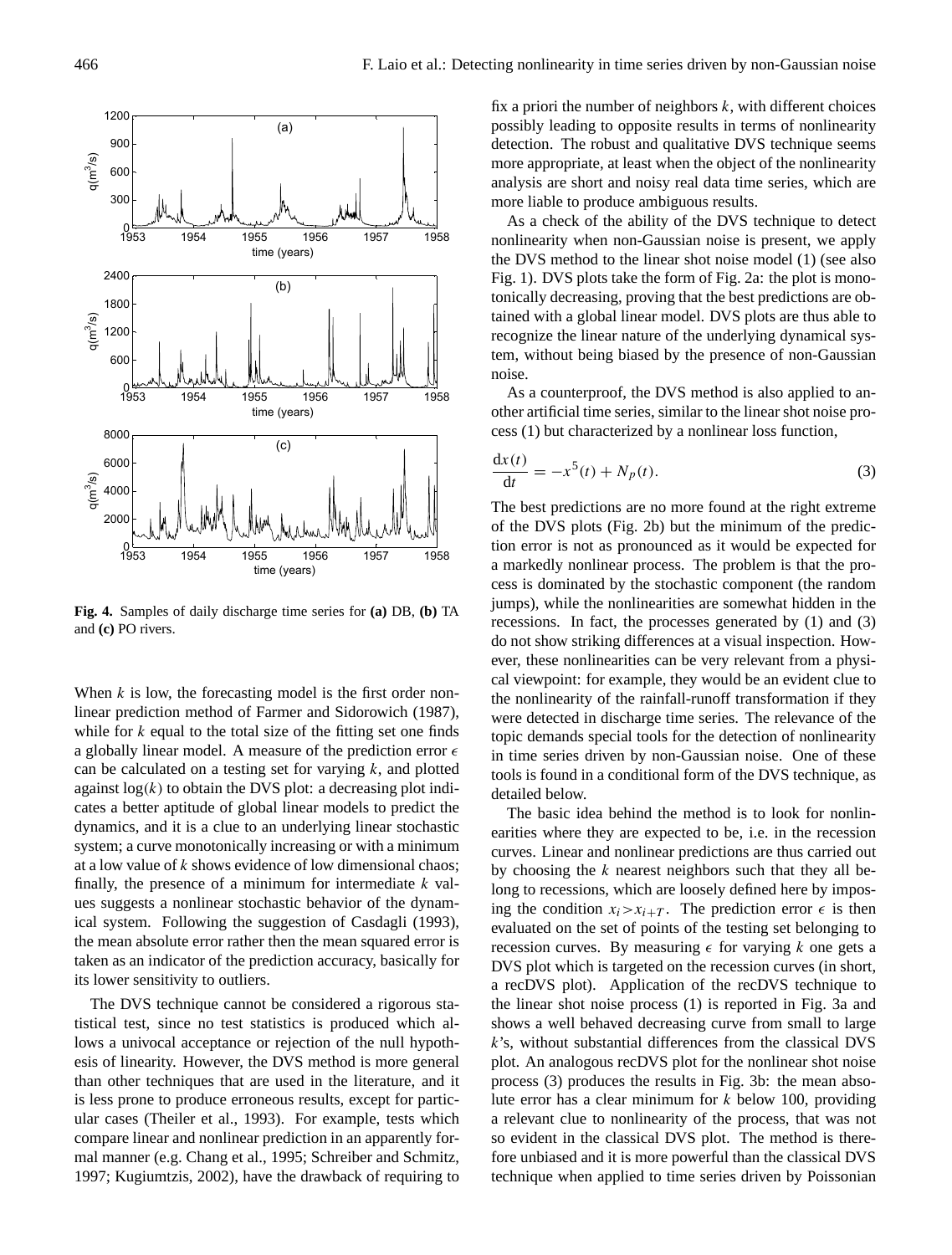

<span id="page-4-0"></span>**Fig. 5.** DVS (left panels) and recDVS (right panels) plots for standardized daily discharges of **(a)** and **(b)** DB, **(c)** and **(d)** TA and **(e)** and **(f)** PO rivers. For all cases, the size of the testing set is 2 years,  $\tau = 1$  day and  $T = 1$  day.

noise, while it provides analogous results to the DVS diagram when the noise is Gaussian. The  $\epsilon$  values in Fig. [3](#page-2-1) are consistently lower than those in Fig. [2](#page-2-0) for two reasons: (i) the random jumps in the trajectory are not considered in the forecast when applying the recDVS technique, and (ii) the predictions in Fig. [3](#page-2-1) take advantage of the prior knowledge that  $x_{i+T}$  will be lower than  $x_i$ , an information which is obviously unavailable in real forecasting.

### **4 Application to river flows**

Three daily river flow time series are considered (see Fig. [4\)](#page-3-1), pertaining to the Dora Baltea river at Tavagnasco (DB), the Tanaro river at Montecastello (TA) and the Po river at Pontelagoscuro (PO). The same three rivers were selected as the object of investigation by [Porporato and Ridolfi](#page-6-0) [\(2003\)](#page-6-0), to which the reader is referred for details regarding the main features of the drainage basins and of the discharge time series. We remark here that the basin areas are  $\sim$ 3300 Km<sup>2</sup> (DB),  $\sim$ 8000 Km<sup>2</sup> (TA) and  $\sim$ 70 000 Km<sup>2</sup> (PO); for the DB and TA rivers the concentration time can be estimated to be close to the aggregation time of the time series (1 day),  $T_a \simeq T_c$ , while for the PO river one has  $T_a < T_c$ . As expected from the classification in Sect. 2, the jump-recession structure of the time series is predominant for the DB and TA rivers, while for the PO river the sudden jumps in the trajectories are replaced by slower rises of discharge in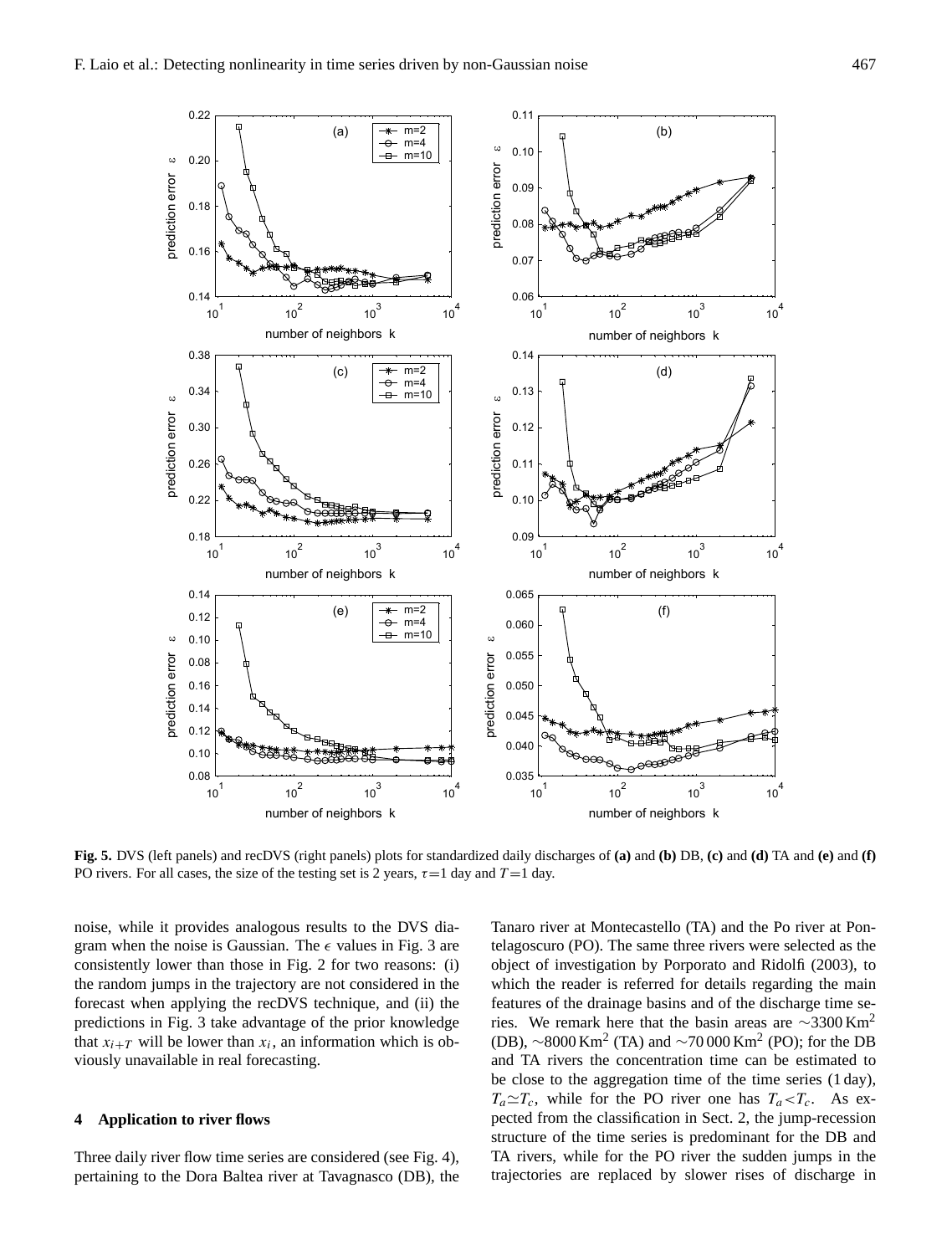

<span id="page-5-0"></span>**Fig. 6.** recDVS plots for daily discharges of **(a)** DB, **(b)** TA and **(c)** PO rivers. In all cases the size of the testing set is 2 years,  $m=4$ ,  $\tau=1$  and  $T=1$  day. Open circles correspond to the original curves in Fig. [5,](#page-4-0) open diamonds to time series deseasonalized in the mean, and stars to seasonally standardized data. In order to facilitate the comparison, all the curves are reported to have  $\epsilon = 1$  at the right extreme.

correspondence to the rain events; even in this case, the role of non-Gaussian noise is however relevant: in fact, recession curves are easily recognizable from the rising limbs of the hydrographs, demonstrating a lack of time-reversibility.

DVS and recDVS techniques are applied to the standardized discharge time series, with the results reported in Fig. [5](#page-4-0) for typical values of the embedding dimension and delay time  $(m=2, 4$  and 10 and  $\tau=1$  day, see also [Porporato and Ridolfi](#page-6-0) [\(2003\)](#page-6-0)). When the classical DVS plots are employed (left panels in Fig. [5\)](#page-4-0), one obtains rather ambiguous results, with a general tendency towards having a minimum of the prediction error for large values of  $k$ , or, in particular for the DB river, a gentle minimum for  $k$  lower than 1000. The results are rather robust with respect to changing  $m, \tau$  or the prediction jump  $T$ , and agree fairly well with the findings of [Porpo](#page-6-0)[rato and Ridolfi](#page-6-0) [\(2003\)](#page-6-0). When in contrast the recDVS technique is adopted (right panels in Fig. [5\)](#page-4-0), one obtains much clearer results, with well-shaped minima for  $k$  around 100, providing good evidence of nonlinear dynamics in the recession curves. Only for the PO river the results are slightly less definite, possibly due to role of the larger concentration time. It is noteworthy that daily river flows behave in a very similar manner to the nonlinear shot noise model [\(3\)](#page-3-0), with an almost flat DVS plot and a clear minimum in the recDVS plot. This finding has important implications for the problem of selecting a suitable model for synthetic streamflow generation.

Before assuming as ascertained the presence of nonlinearity, a further point needs to be considered: the presence of a seasonal component in the dynamics can dilate the coherence times and mislead the nonlinearity tests, which are prone to mistake seasonality for nonlinearity [\(Theiler et al.,](#page-7-8) [1993\)](#page-7-8). Two ways for investigating if DVS plots are influenced by seasonality can be considered: an artificial linear time series with a superimposed seasonal component can be generated and tested for nonlinearity by using DVS techniques [\(Theiler et al.,](#page-7-8) [1993\)](#page-7-8); or one can remove seasonality from a real time series, and re-apply the DVS method to check if relevant differences appear between the original and deseasonalized time series. Both methods confirm that seasonality may produce a fictitious impression of nonlinearity, even for linear time series. However, the effect is not very strong: the superimposition of a sine wave to the linear model [\(1\)](#page-1-0) causes an increase of the prediction error for large  $k$  values in the recDVS plot, but the deviations of the DVS plots are not significant. Accordingly, Fig. [6](#page-5-0) demonstrates that, even when seasonality is removed, a clear minimum for k∼100 is retained in the recDVS plots. Note that this result is robust with respect to the method used to remove seasonality: in fact, the open diamonds in Fig. [6](#page-5-0) correspond to a removal of seasonality in the (monthly) mean, while the stars correspond to a seasonal standardization, i.e. to the removal of seasonality in the mean and variance, obtained by subtracting the monthly mean and dividing by the monthly standard deviation. The full deseasonalization has a stronger effect on the DVS plots, but the nonlinear signature of the dynamics remains evident.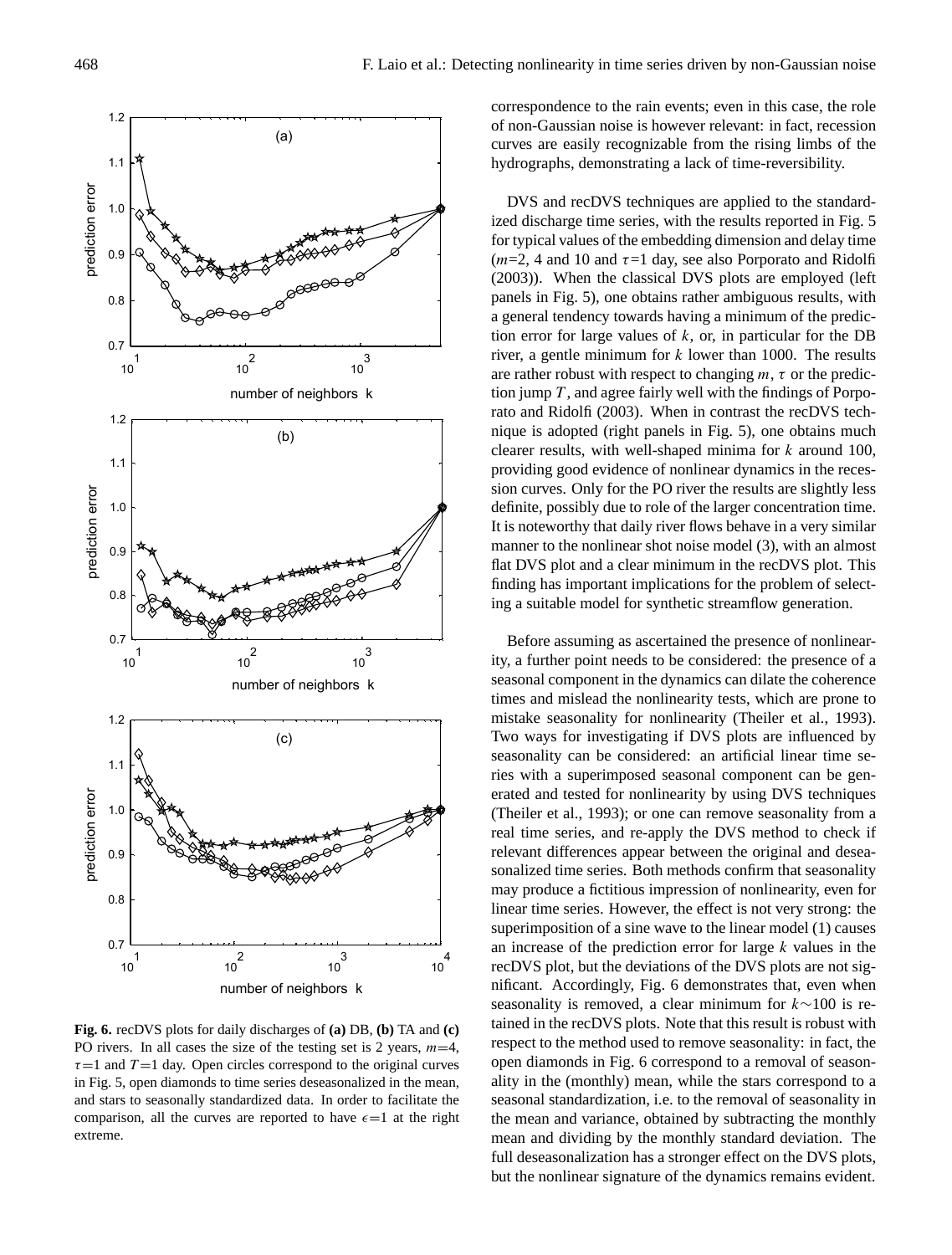## **5 Conclusions**

The main results of this paper, related to the detection of nonlinearity in non-Gaussian time series, are listed below. The topic is crucial for river flow time series, that at the daily time scale are typically characterized by a non-Gaussian behavior.

- (i) Surrogate data techniques are inadequate to testing non-Gaussian time series for nonlinearity: in fact, linear non-Gaussian systems are easily mistaken for nonlinear Gaussian dynamical systems.
- (ii) DVS plots are more robust towards non-Gaussianity, but they show the opposite problem: nonlinear non-Gaussian systems show a similar response as linear Gaussian systems, since the possible nonlinearities tend to be dominated by the stochastic component.
- (iii) Nonlinearity is better detected by concentrating on those parts of the time series that are not disturbed by the jumps, namely the recession curves. A conditional DVS technique is then proposed, which is shown to produce very good results when applied to synthetic non-Gaussian (Poissonian) time series.
- (iv) At the time scale of the concentration time, the dynamics of river discharges show clear signatures of nonlinearity in the recession curves. Seasonality does not substantially modify this finding.

Edited by: B. Sivakumar Reviewed by: H.-S. Kim and another referee

## **References**

- <span id="page-6-11"></span>Abarbanel, H. D. I.: Analysis of observed chaotic data, Springer, Berlin, Germany, 1996.
- <span id="page-6-7"></span>Amorocho, J.: The nonlinear prediction problem in the study of the runoff cycle, Water Resour. Res., 3, 861–880, 1967.
- <span id="page-6-21"></span>Ashkenazy, Y., Havlin, S., Ivanov, P. C., Peng, C.-K., Schulte-Frohlinde, V., and Stanley, H. E.: Magnitude and sign scaling in power-law correlated time series, Physica A, 323, 19–41, 2003.
- <span id="page-6-20"></span>Barnett, W. A., Gallant, A. R., Hinich, M. J., Jungeilges, J. A., Kaplan, D. T., and Jensen, M. J.: A single-blind controlled competition among tests for nonlinearity and chaos, J. Econometrics, 82, 157–192, 1997.
- <span id="page-6-18"></span>Basu, S. and Foufoula-Georgiou, E.: Detection of nonlinearity and chaoticity in time series using the transportation distance function, Phys. Lett. A, 301, 413–424, 2002.
- <span id="page-6-26"></span>Brock, W. A., Dechert, W. D., Scheinkman, J. A., and LeBaron, B.: A test for independence based on the correlation dimension, Econ. Rev., 15, 197–235, 1996.
- <span id="page-6-14"></span>Casdagli, M.: Chaos and deterministic versus stochastic nonlinear modeling, J. Roy. Stat. Soc. B, 54, 303–324, 1991.
- <span id="page-6-31"></span>Casdagli, M.: Exploring the continuum between deterministic and stochastic modeling, in: Time series prediction: forecasting the future and understanding the past, edited by: Weigend, A. and Gershenfeld, N., 347–365, Addison-Wesley, Reading, MA, 1993.
- <span id="page-6-17"></span>Chang, T., Sauer, T., and Schiff, S.: Tests of nonlinearity in short stationarity time series, Chaos, 5, 118–126, 1995.
- <span id="page-6-6"></span>Chen, H.-L. and Rao, A. R.: Linearity analysis on stationary segments of hydrologic time series, J. Hydrol., 277, 89–99, 2003.
- <span id="page-6-22"></span>Cox, D. and Isham, V.: The virtual waiting-time and related processes, Adv. Appl. Prob., 18, 558–573, 1986.
- <span id="page-6-25"></span>Daw, C. S., Finney, C. E. A., and Kennel, M. B.: Symbolic approach for measuring temporal "irreversibility", Phys. Rev. E, 62, 1912– 1921, 2000.
- <span id="page-6-24"></span>Diks, D., van Houwelingen, J. C., Takens, F., and DeGoede, J.: Reversibility as a criterion for discriminating time series, Phys. Lett. A, 201, 221–228, 1995.
- <span id="page-6-30"></span>Farmer, J. and Sidorowich, J.: Predicting chaotic time series, Phys. Rev. Lett., 59(4), 845–848, 1987.
- <span id="page-6-3"></span>Goodrich, D. C., Lane, L. J., Shillito, R. M., and Miller, S. N.: Linearity of basin response as a function of scale in a semiarid watershed, Water Resour. Res., 33, 2951–2965, 1997.
- <span id="page-6-16"></span>Hegger, R., Kantz, H., and Schreiber, T.: Practical implementation of nonlinear time series methods: the TISEAN package, Chaos, 9(2), 413–435, 1999.
- <span id="page-6-12"></span>Kantz, H. and Schreiber, T.: Nonlinear Time Series Analysis, Cambridge University Press, Cambridge, England, 1997.
- <span id="page-6-19"></span>Kaplan, D. T.: Exceptional events as evidence for determinism, Physica D, 73, 38–48, 1994.
- <span id="page-6-15"></span>Kugiumtzis, D.: Statistically transformed autoregressive process and surrogate data test for nonlinearity, Phys. Rev. E, 66, 025 201–1–025 201–4, 2002.
- <span id="page-6-23"></span>Laio, F., Porporato, A., Ridolfi, L., and Rodriguez-Iturbe, I.: Mean first passage times of processes driven by white shot noise, Phys. Rev. E, 63(3), 036 105, 2001.
- <span id="page-6-27"></span>Lawrance, A. and Kottegoda, N.: Stochastic modeling of riverflow time series, Proc. Royal Stat. Soc. A, 140(1), 1–47, 1977.
- <span id="page-6-4"></span>Liu, C. C. and Brutsaert, W.: A nonlinear analysis of the relationship between rainfall and runoff for extreme floods, Water Resour. Res., 14, 75–83, 1978.
- <span id="page-6-29"></span>Livina, V. N., Ashkenazy, Y., Braun, P., Monetti, R., Bunde, A., and Havlin, S.: Nonlinear volatility of river flux fluctuations, Phys. Rev. E, 67, 042 101, 2003.
- <span id="page-6-10"></span>Murrone, F., Rossi, F., and Claps, P.: Conceptually-based shot noise modeling of streamflows at short time intervals, Stoch. Hydrol. Hydraul., 11, 483–510, 1997.
- <span id="page-6-1"></span>Pilgrim, D. H.: Travel times and nonlinearity of flood runoff from tracer measurements on a small watershed, Water Resour. Res., 12, 487–496, 1976.
- <span id="page-6-9"></span>Pilgrim, D. H. and Cordery, I.: Flood runoff, in: Handbook of Hydrology, edited by: Maidment, D. R., McGraw-Hill, New York, USA, 1993.
- <span id="page-6-13"></span>Porporato, A. and Ridolfi, L.: Nonlinear analysis of river flow time sequences, Water Resour. Res., 33, 1353–1367, 1997.
- <span id="page-6-0"></span>Porporato, A. and Ridolfi, L.: Detecting determinism and nonlinearity in river flow time series, Hydrol. Sci. J., 48, 763–780, 2003.
- <span id="page-6-5"></span>Rao, A. R. and Yu, G.-H.: Gaussianity and linearity tests of hydrological time series, Stochast. Hydrol. Hydraul., 4, 121–134, 1990.
- <span id="page-6-2"></span>Robinson, J. S., Sivapalan, M., and Snell, J. D.: On the relative roles of hillslope processes, channel routing, and network geomorphology in the hydrological response of natural catchements, Water Resour. Res., 31, 3089–3101, 1995.
- <span id="page-6-8"></span>Rogers, W. F.: Some characteristics and implications of drainage basin linearity and non-linearity, J. Hydrol., 55, 247–265, 1982.
- <span id="page-6-28"></span>Salas, J. D.: Analysis and modeling of hydrologic time series, in Handbook of Hydrology, edited by: Maidment, D. R., McGraw-Hill, New York, USA, 1993.